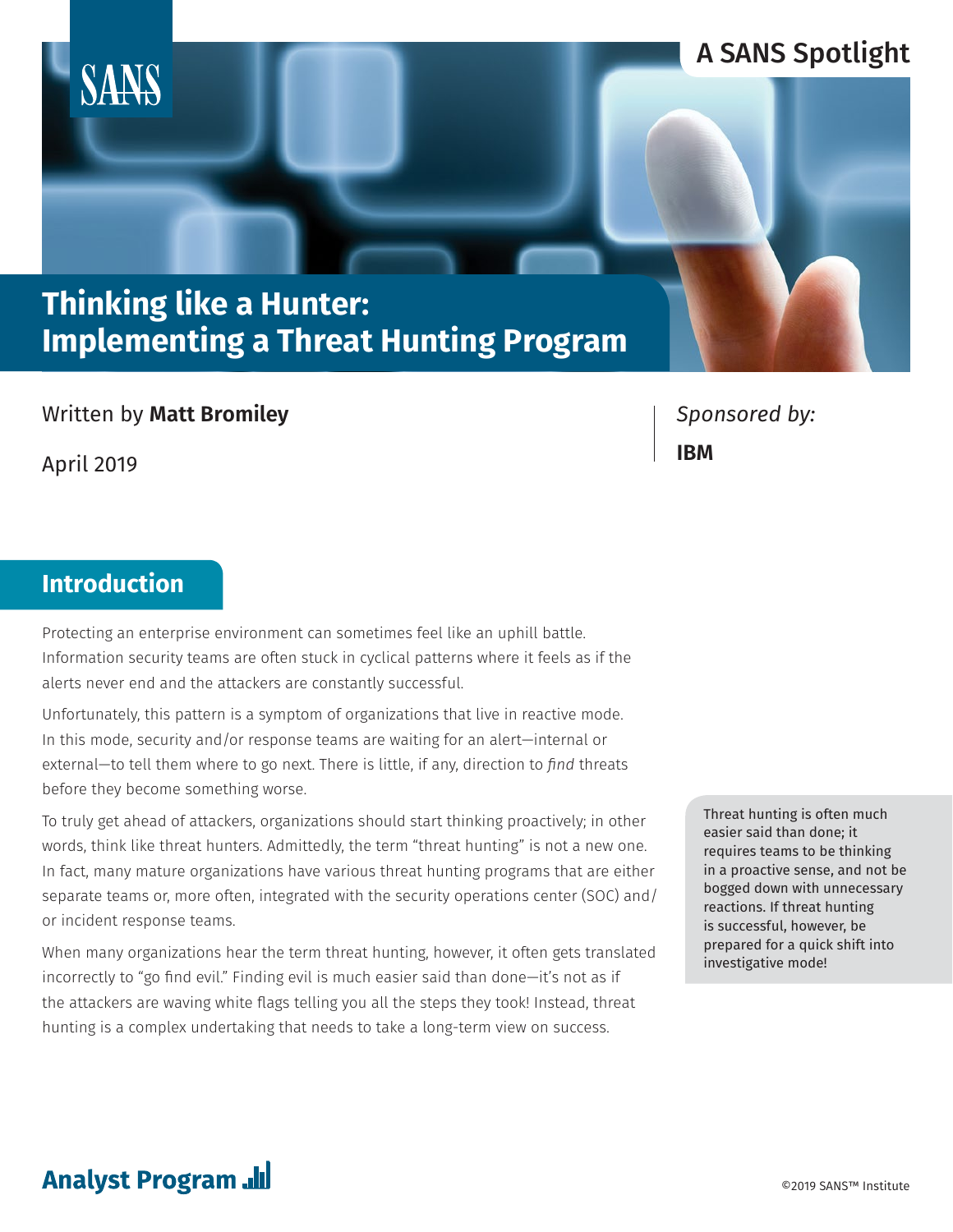The deep roots of successful threat hunting don't exist in the knowledge of attack techniques; they exist in visibility and situational awareness. The true purpose of a successful threat hunting program should be two-fold:

- The first objective is to identify previously unknown or ongoing (aka not remediated) threats within the environment.
- The second objective—the true benefit to the organization—is gaining a deeper understanding of the organization's technical landscape.

In this paper, we focus on bridging the gap between the two objectives and discussing the whats, whys and hows of threat hunting. We'll examine techniques that can be immediately applied to your environment to help you either build a new hunt team or hone your existing one. It's important not only to understand how attackers do what they do but also how their tricks can be identified and remediated within your environment.

# **The Importance of Threat Hunting**

Before taking the plunge and asking your teams to "go hunt," it's important to identify the goals and objectives of the hunt team. As previously mentioned, there should be two main objectives to any hunt program: 1) to proactively search for threats so as to limit

attacker impact, and 2) to gain a better understanding of the environment. We'll examine each in detail.

## **Hunting with Intention**

As we mentioned, the first and most obvious goal of any threat hunting team should be to identify previously unknown attacks/threats to the environment. It is very possible that an attacker may have a foothold in an environment but is not tripping any expected alarms the security team is used to responding to. Or worse, the attacker exists in an area where there



is no visibility, and thus has inadvertently evaded detection simply by being in the right place at the right time.

Intentional hunting often relies on knowing various attacker techniques and applying them to your environment. Figure 1 presents some sources of attacker activity and how they can be applied to your environment.

During threat hunting exercises, hunt teams may also come across previously identified attacks or breaches that were either cleaned up or may still have active remnants. These are great checkpoints and should be used to validate that the latter stages of incident response and remediation (such as system reimaging, malware removal and/ or necessary blocks) were done effectively. We certainly don't want the hunt team uncovering a remediated incident that is still active!

*Figure 1. Sources of Attacker Activity and How to Apply Them*

It's not uncommon for hunt teams to come across previous attacks or incidents. These are great checkpoints to ensure you are finding malicious activity. Use them as milestones of success!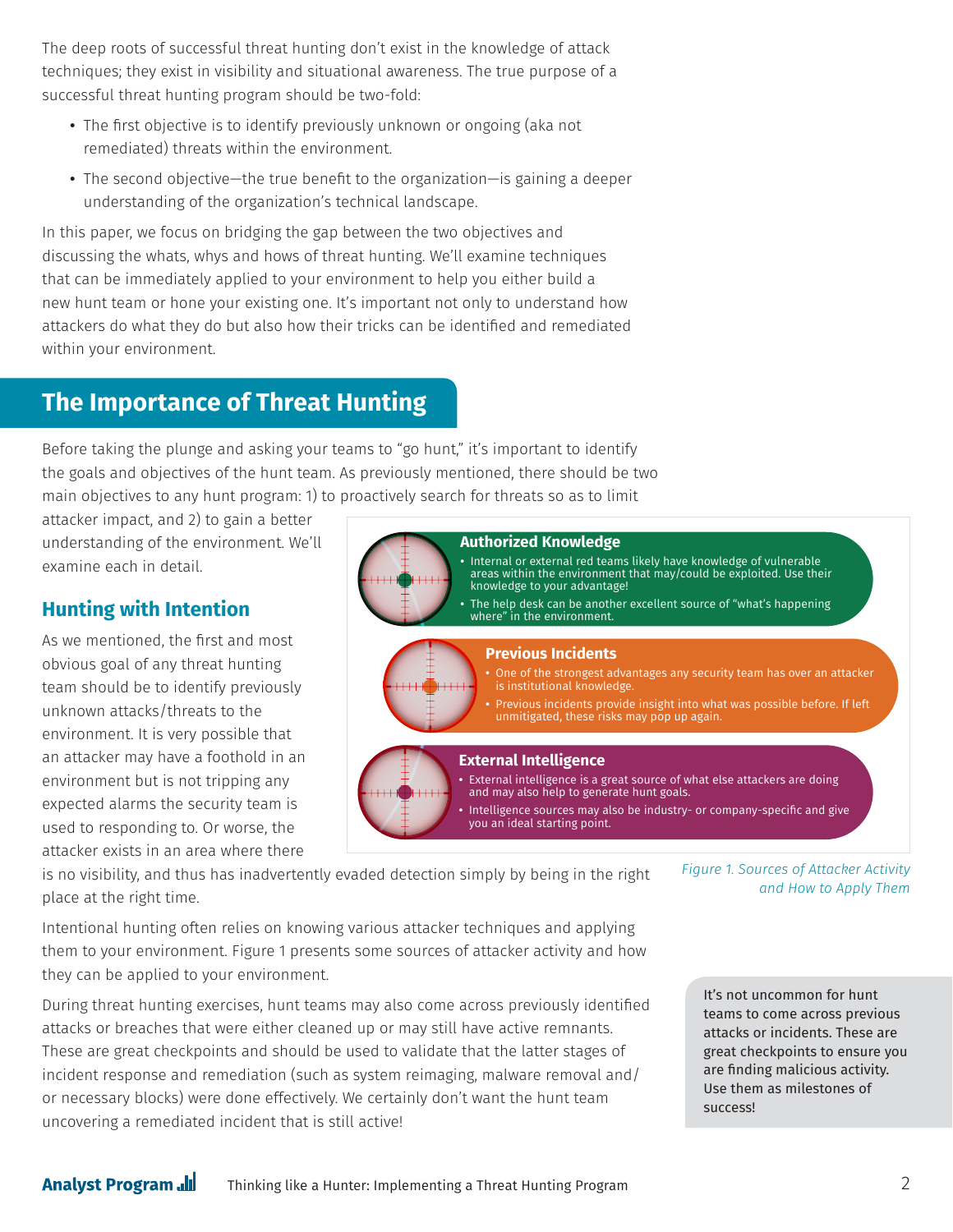## **Hunting with Clarity**

The second, and equally important, objective for any hunt initiative should be to gain a deeper understanding of the environment the hunt team is wading through. To identify attacker activity (our first objective), the team will first have to explore what is available to them. Threat hunting is easy if you have absolute visibility. Without it, your team may be charged with performing impossible identifications.

The most important reason an organization implements a threat hunting program is to uncover what it doesn't know. Hunting may not always find attackers, but it should always find areas for awareness improvement.

Consider the example shown in Figure 2 of a simple spearphish and malware dropping.



In Figure 2, a user receives a malicious email which, when opened, runs PowerShell code that drops an additional piece of malware on the system. This malware runs, and subsequently reaches back to the attacker to inform it of the infection. Lots of great threat hunting leads can be extracted from this example, including:

- Users with a high volume of spearphishing, quarantined or blocked emails to identify potential campaigns
- Malicious or abnormal document names and/or locations
- Word processor programs (such as Microsoft Word) spawning command line tools such as powershell.exe
- powershell.exe downloading and/or spawning suspicious processes
- Suspicious processes performing network callouts to unknown or suspicious network locations

Maybe you can think of even more!

Once again, we are in the threat-hunting world of "easier said than done." While yes, the above points may serve as great hunting starting points, they also all rely on visibility. During the initial stages of hunting, the team will quickly realize what it does and does not have visibility into. Your hunt team will hit a wall pretty quickly if they are asked to look for something they have no way of seeing!

*Figure 2. Sample Spearphishing and Malicious Execution Attack*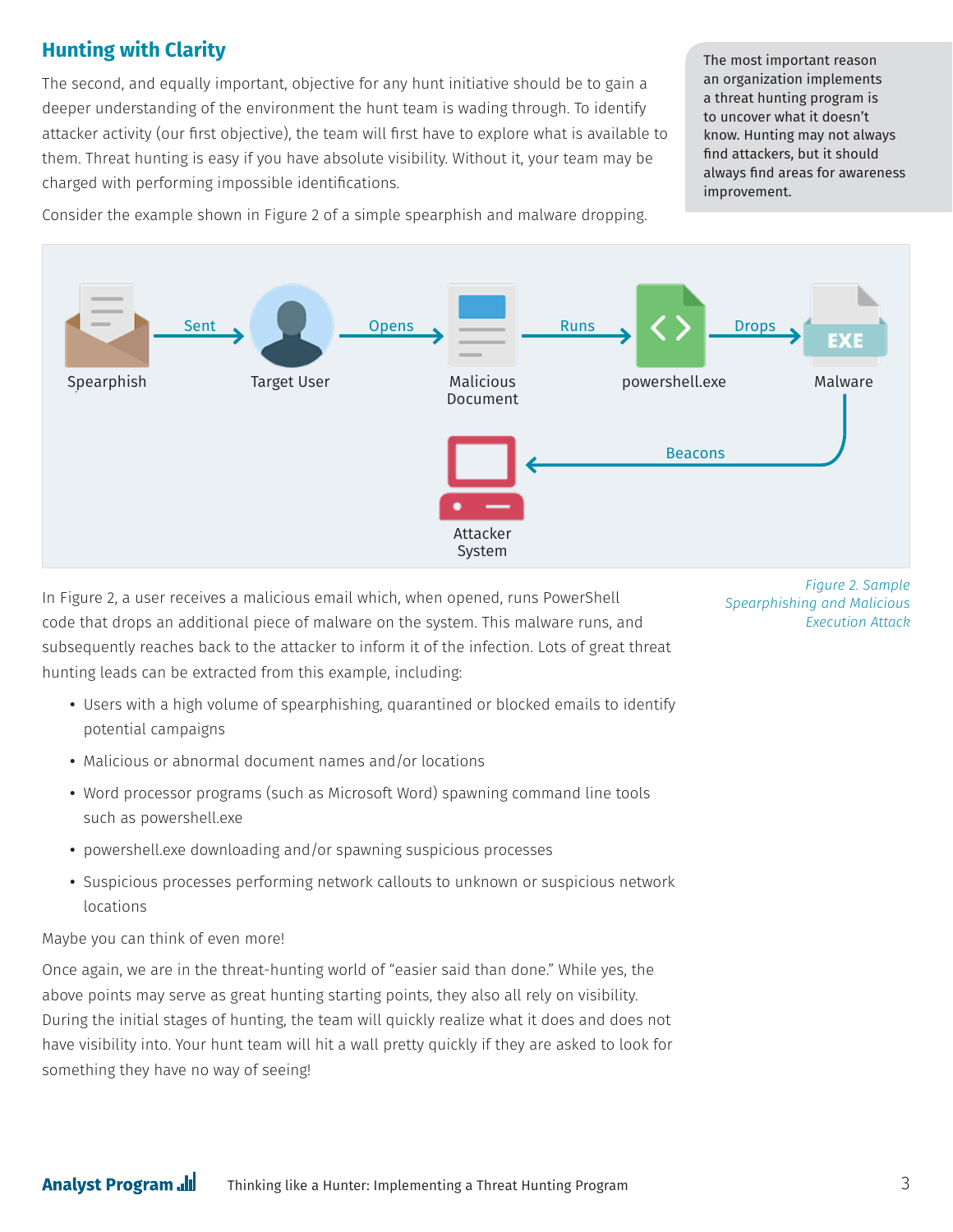When the team encounters these roadblocks, two actions should be prompted:

- **1)** The organization should consider whether the visibility gaps the hunt team has identified are root causes of its ongoing security program and work to increase them. For example, in Figure 2, we relied heavily on parent-child process combinations. There are multiple ways to gain insight into this data.
- **2)** Initial hunts should be crafted around what the organization can see, with the intention of coming back and modifying and/or rerunning hunts if visibility increases.

# **Techniques for Successful Hunting**

Given what we discussed in the previous section, it should come as no surprise that hunting is a very environment-specific undertaking. Some techniques can be applied to almost any environment. For example, attacker techniques that abuse a particular executable chain or service will look the same regardless of environment. It is the variables of the environment, however, that may push an attacker toward a certain technique, which can arguably make evil easier to find. Figure 3 features core threat hunting techniques.

### **Baselining Is Your Advantage**

In the previous section, we identified the need and importance of visibility, but once the team has achieved visibility, the work is only half done. The next step is to understand what "normal"

looks like within your organization. Often referred to as baselining, this can be one of the more important steps a hunt team can undertake. Looking for a needle in a haystack is never a fun task, but if you start to remove hay in double-digit percentages, the needle may quickly become visible.

#### **Baselining Questions**

Admittedly, baselining can be a laborious task. To help minimize the time you spend, combine baseline analysis with attacker techniques (as previously discussed). For example, consider the following questions:

- How prevalent is PowerShell in your environment?
- If prevalent, what does normal system administrator activity look like?
- Where does PowerShell activity typically come from, and what user accounts typically run it?

You may not need to baseline *all* of PowerShell; instead, look for unexpected outliers or attacker-specific command structures.





Identifying environmental baselines can be a laborious task. Once you know how noisy or quiet something is within your environment, however, finding an anomaly becomes significantly easier.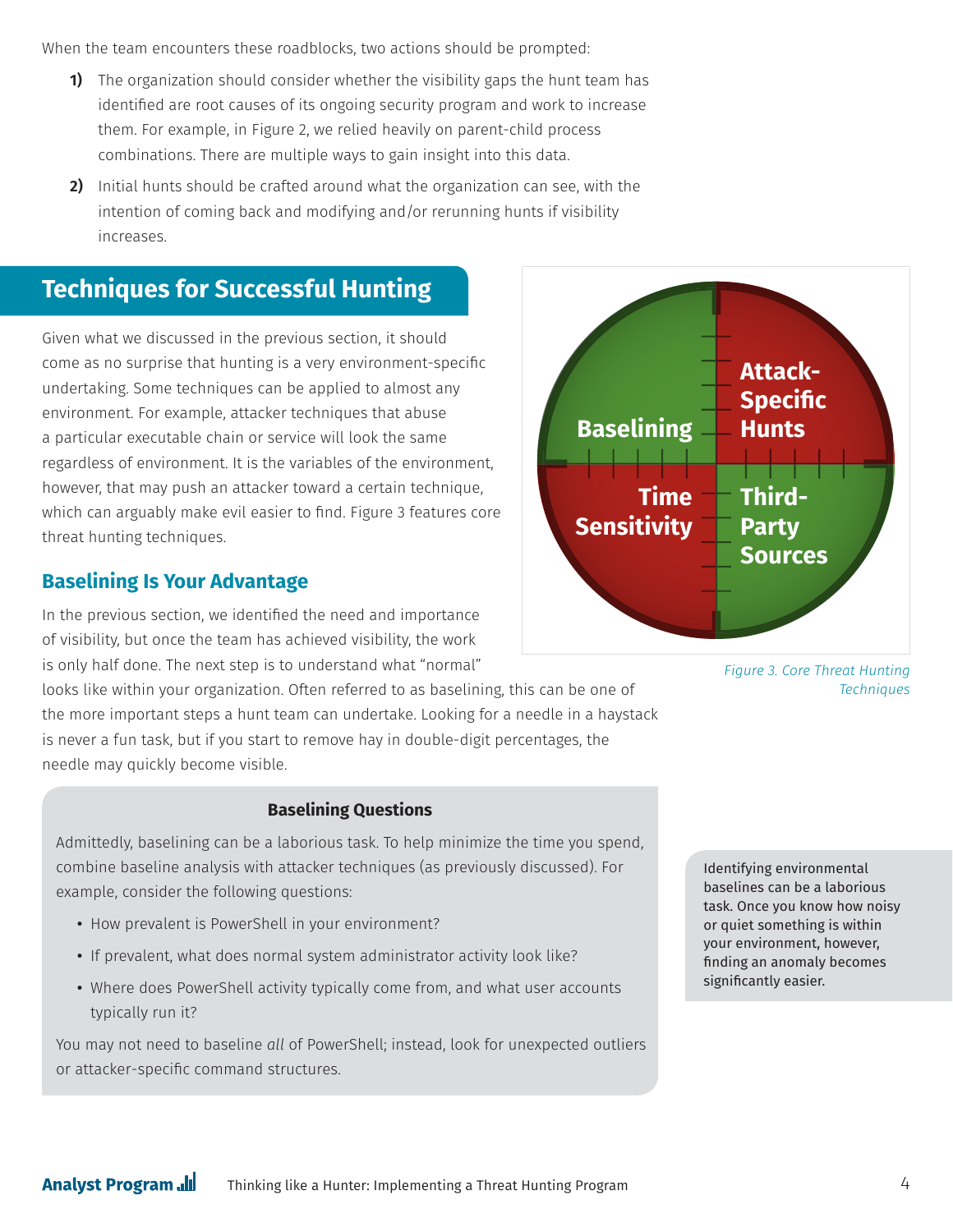### **Attack-Specific Hunts**

Whereas baselining helps the hunt team gain an understanding of the environment, attack-specific hunts may help track malicious activity faster and provide some early wins. Attack-specific hunts typically involve examining a particular threat actor or threat, and modeling hunts after those particular artifacts. We briefly described an example of a spearphishing attack in the previous section, which could provide an excellent starting point for near-true positive findings.

Beware, however; attack-specific hunts will often throw off false positives. For example, how much Base64-encoded PowerShell would you expect to find in your organization? Depending on your security tools and system administrator behaviors, it may be more than you think. Therefore, baselining combined with attack-specific hunts often yields good results.

### **Hunts Are Time Sensitive**

Another important consideration for the hunt team is that hunts are—and will always be—time sensitive. From a baselining perspective, once you have established good baseline terms, remember to validate them periodically. Ensure that any new software implementations, such as IT management or endpoint security, aren't causing unnecessary traffic that may be throwing off more false-positive data. You may need to tune when new software enters the environment.

From an attacker perspective, remember that attackers will change their techniques on a dime if need be. What was a "state-of-the-art" attack yesterday may be old news tomorrow, and attackers have shifted onto something else. Ad hoc, threat intelligencebased hunts should be validated over time. But don't forget, attackers have been known to resurrect techniques too! So keep those hunts on ice if you need to, but be prepared to hunt again if you notice a resurgence in legacy techniques.

#### **You're Not Alone**

When threat hunting, many analysts or teams may feel they are wading in an ocean of data trying to find a single drop of malware. If this is the case, call in a lifeboat! Remember your threat hunts can easily be enriched by third-party sources to help rule out false positives and focus on interesting leads. Your network data can be enriched with third-party IP lookups, geolocation and encrypted traffic metadata. Host-based data can also be enriched, typically with log detection and attacker technique overlays, which may help guide the team to more successful hunts. Furthermore, after visibility has been achieved, third-party tools may also be able to help augment your hunts via automated detection.

After you've acquired third-party data, your threat hunters can further enrich data by utilizing a link analysis tool. Link analysis tools, which help visualize and display relationships, can be instrumental in identifying correlations between internal vs. external or host vs. network data points. Link analysis capabilities are often built into your third-party sources, or may be offered as standalone tools as well.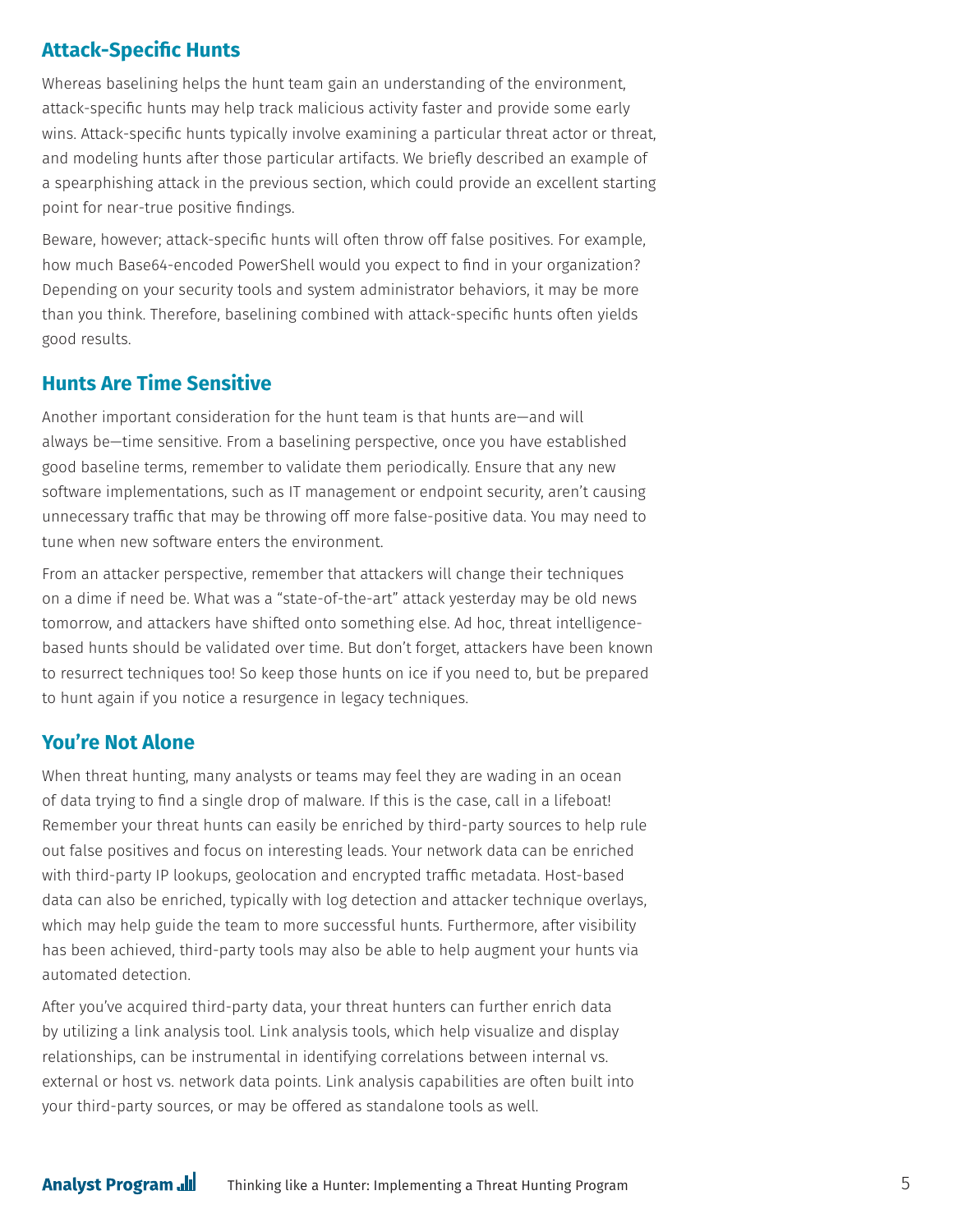# **Closing Thoughts**

Unfortunately, some organizations are nervous when they begin threat hunting, thinking their teams are not ready to shift to a proactive stance. There is a constant, sometimes untrue, belief that "the attackers are already inside the house," so why not work to get them out? Even worse, management often fears that if it allows threat hunting to take place, "what else will the hunters find?"

These mindsets will never lead to effective security, as the attackers will always have the upper hand in confidence. Furthermore, organizations scared of what may be uncovered are robbing the security team of the opportunity to truly understand the environment and thus protect it better. It's time to break out of this mold and start securing our enterprises effectively.

If your organization finds itself constantly stuck in a reactive stance, unable to climb the mountain of alerts and false positives, it may be time to consider adding proactive threat hunting exercises to your security program. Proactive threat hunting allows your team to begin exploring the environment and discovering the weaknesses that could be exploited. Additionally, the organization can work to get these weaknesses patched and eliminate those attack surfaces.

As we mentioned earlier, good hunt teams will model their approach after known and modern attack techniques. Even the best searches may come up empty, however. This is good news—it means you may not have been compromised by a particular actor or attack technique! What your team did achieve during the process was the second objective: establishing a baseline and an understanding of the environment.

Lastly, remember that hunts are temporal. Attackers may recycle or retire techniques, and that hunting is a never-ending, always-learning practice. Hunts are never finished they simply have point-in-time results. As your program grows and your hunting team develops a better understanding of its environment, you'll find your security program will be richer and stronger.

Start hunting!